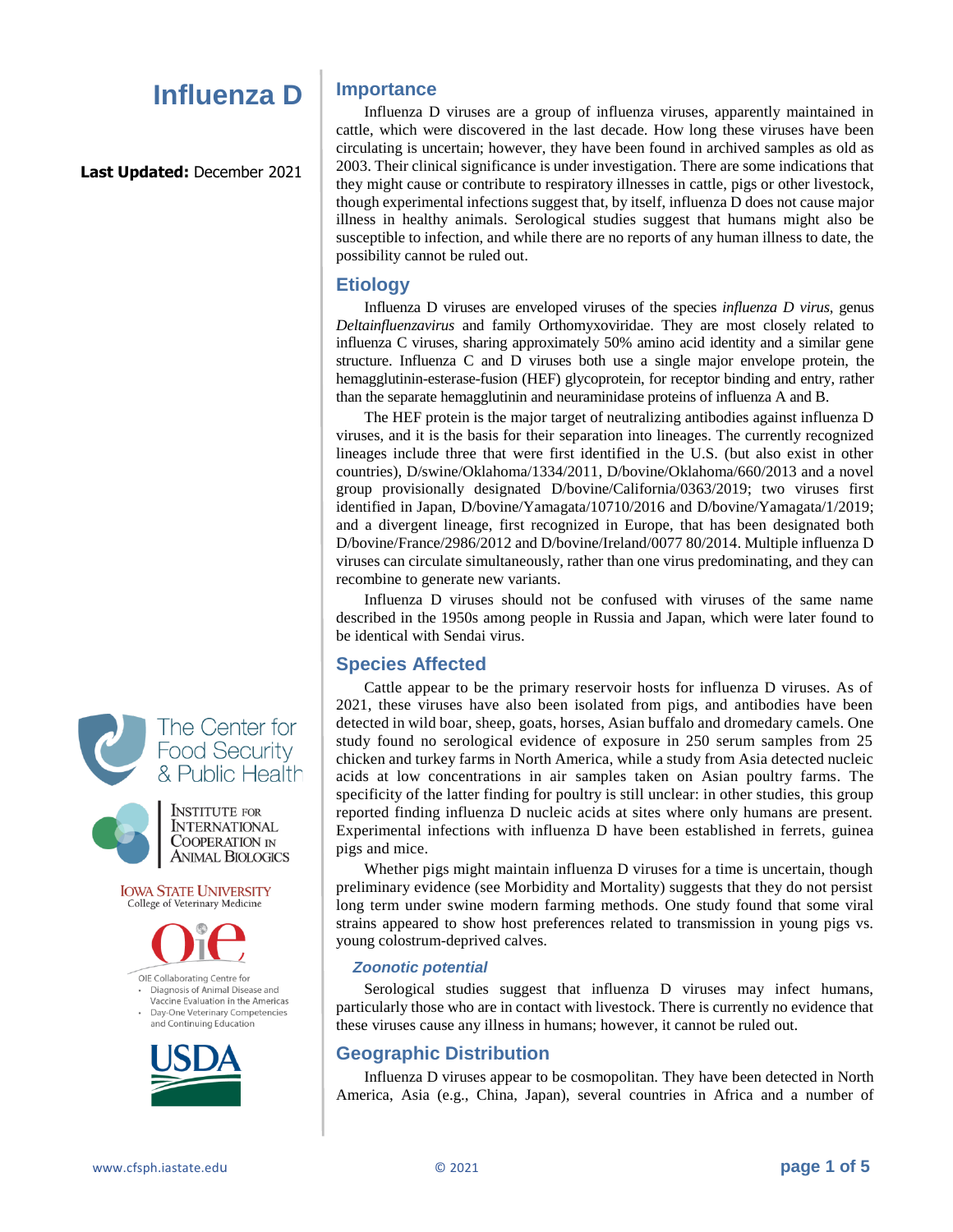European countries. Antibodies to these viruses were found in cattle in Argentina, suggesting that they also circulate in South America.

## **Transmission**

Influenza D viruses are likely to be transmitted similarly to other influenza viruses. They are shed in nasal secretions, and in cattle, they have been shown to be transmissible in aerosols over short distances, as well as by direct contact. Some authors have speculated that influenza D viruses might also occur in the intestinal tract, based on one study in experimentally infected mice, and on mass PCR testing of various archived clinical samples, which found nucleic acids in 1 of 8 rectal swabs from goats with severe diarrhea. The latter study's authors noted that this finding, which was not thought to be the cause of the diarrhea, might have resulted from the sick goats swallowing viruses from the respiratory tract. One study found no nucleic acids in rectal swabs from influenza D virus-infected cattle.

Influenza D viruses were reported to be more resistant to inactivation by heat or acid than influenza A, B or C viruses, when suspended in an unspecified liquid. In this study, only influenza D viruses retained some infectivity after exposure to pH 3.0 for 30 minutes, a temperature of 53°C (127°F) for 2 hours, or 57°C (135°F) for an hour. This relative resistance appeared to be conferred by the influenza D HEF protein. The study did not examine the virus's survival on dry surfaces, where its stability could also be influenced by other factors such as the integrity of its envelope.

## **Disinfection**

The disinfectant susceptibility of influenza D viruses has not been published. Influenza A viruses can be destroyed by a wide variety of agents including sodium hypochlorite, 60-95% ethanol, quaternary ammonium compounds, aldehydes (glutaraldehyde, formaldehyde), phenols, acids and iodides. Human influenza A viruses were also found to be susceptible to common household agents including 1% bleach, 10% malt vinegar or 0.01- 0.1% dishwashing liquid in water ("washing up liquid"), as well as antimicrobial wipes, although hot water alone (55°C/ 131°F) did not eliminate these viruses rapidly. The higher resistance of influenza D to acid pH suggests that some of these disinfection methods (e.g., 10% malt vinegar) should be tested rather than assuming efficacy; however, their susceptibility to non-pH based disinfectants is likely to be similar.

Heat of 65°C (149°F) for an hour was shown to inactivate influenza D viruses. Ionizing radiation should also be effective.

## **Incubation Period**

Incubation periods of a few days (e.g., 1-3 days, 4 or more days) have been reported in experimentally infected calves and other livestock.

## **Clinical Signs**

Influenza D viruses were originally detected in a herd of pigs with respiratory signs that resembled influenza, and they have since been found in other pigs with similar signs. Experimentally infected 5-week-old pigs and feral pigs did not develop any clinical signs or significant gross lesions, though some animals had a fever and/or mild microscopic lesions in the respiratory tract. However, it is not unusual for a pathogen to be less severe in experimentally infected animals, which are usually in good health, with optimal nutrition and few stressors or coinfections compared to ordinary commercial herds.

Some authors have also suggested that influenza D viruses may contribute to bovine respiratory disease complex (BRDC), a multifactorial disease informally known as "shipping fever." The various respiratory viruses involved in BRDC can predispose cattle to secondary bacterial infections, particularly in the presence of stressors that can reduce immune defenses. Whether influenza D viruses play a significant role in this complex is still not entirely clear: these viruses have been recovered from apparently healthy cattle as well as animals with respiratory signs, and while some researchers find that they are more likely to be present in sick cattle, the opposite has also been reported. Findings in experimentally infected healthy calves included mild upper respiratory signs (e.g., nasal discharge, dry cough) and/or mild nonspecific signs (e.g., lethargy) in some animals, and no clinical signs in others. Somewhat more severe illnesses were seen in 6-week-old, colostrumdeprived gnotobiotic calves. Most of the latter animals had mild to moderate respiratory signs that included coughing, increased respiratory rates and, in some cases abdominal dyspnea with wheezing, though their appetite and attitude remained normal. More severe signs, including pneumonia, occurred in a few gnotobiotic calves that developed secondary bacterial infections. Calves in contact with inoculated animals in this experiment either remained asymptomatic or had mild signs.

The effects of influenza D have not been investigated in other livestock, as of 2021, though some were found to have antibodies. Experimentally infected guinea pigs, mice and ferrets were asymptomatic, though inflammatory changes occurred in the lungs of guinea pigs and mice.

## **Post Mortem Lesions**

Microscopic lesions of tracheal inflammation and rhinitis, occasionally with mild suppurative bronchitis and bronchiolitis, were reported in experimentally infected calves with mild respiratory signs. Colostrum-deprived gnotobiotic 6-week-old calves sometimes also had moderate subacute bronchopneumonia with restricted lesions of interstitial pneumonia in up to 10% of the lung. Secondary bacterial infections caused additional lesions, such as fibrinous and necrotic pleuropneumonia with abscesses.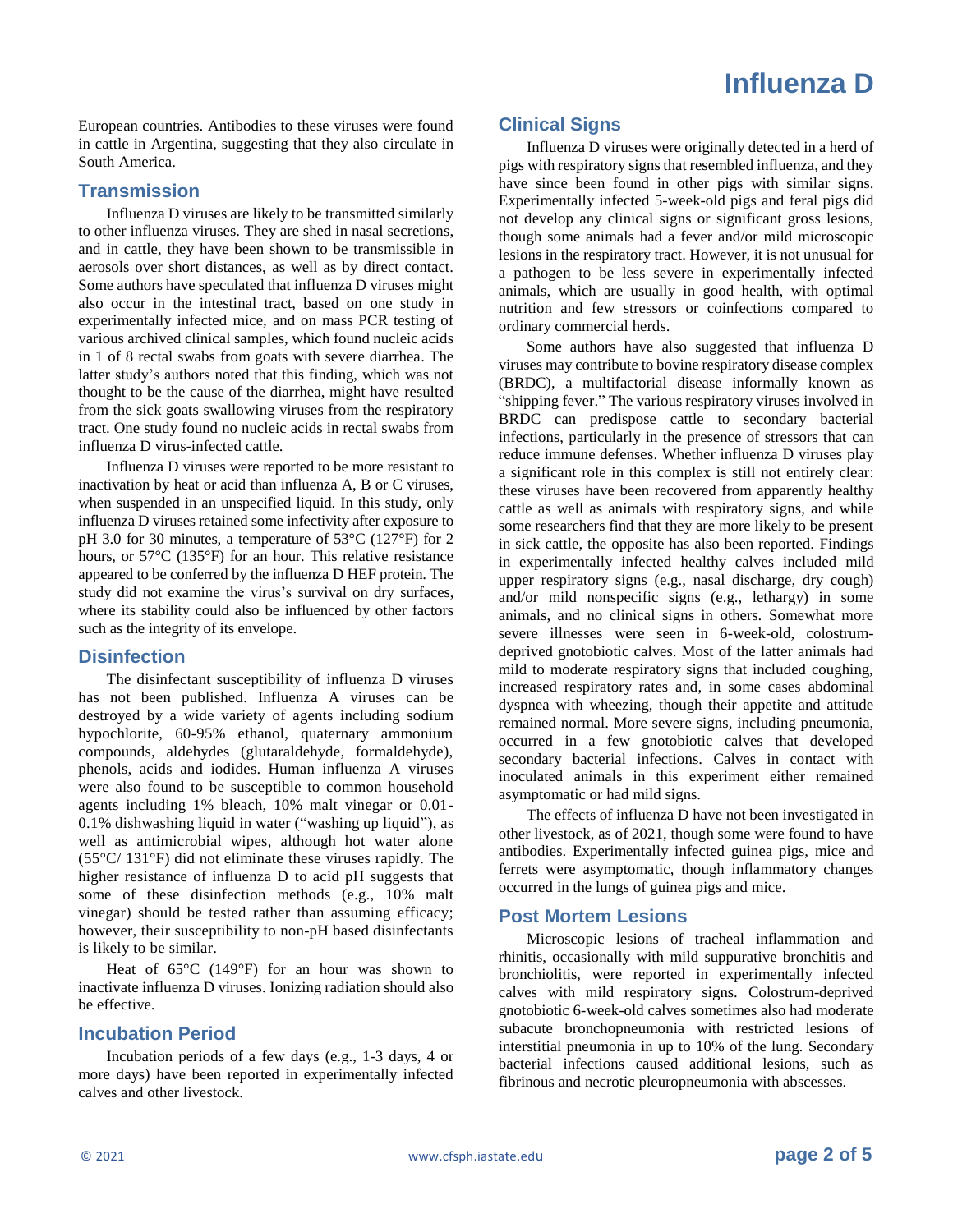## **Diagnostic Tests**

Diagnostic testing for influenza D viruses can be complicated by the presence of these viruses in healthy as well as sick animals. RT-PCR tests are commonly used to identify infected animals in research. They are also available in some university and other diagnostic laboratories, sometimes as part of a multiplex PCR assay for respiratory viruses in the BRDC. If necessary, influenza D viruses can be isolated in at least two cell lines, swine testicular (ST) cells and Madin–Darby canine kidney (MDCK) cells.

Most serological studies have used hemagglutination inhibition (HI) assays, but virus neutralization can also be employed. The high incidence of seropositive healthy animals complicates serological diagnosis unless rising titers are found.

### **Treatment**

There is no specific treatment for influenza D, but supportive treatment (e.g., good nursing; antibiotics as needed to control secondary bacterial infections) should be helpfu1.

#### **Control**

#### *Disease reporting*

Influenza D infections appear to be common in livestock and are unlikely to be reportable in most areas; however, veterinarians should remain aware of any national and/or local reporting guidelines.

#### *Prevention*

Influenza D infections are common, even in asymptomatic animals, and there do not appear to be any practical, cost-effective measures to exclude these viruses from herds. Good animal husbandry is likely to be helpful in reducing any effects on health. Facilities that must exclude these viruses (e.g., research facilities) can use quarantines and testing on entry, together with strict biosecurity to avoid entry on fomites. The possibility of transmission by people, including temporary nasal carriage, should also be considered.

### **Morbidity and Mortality**

Influenza D viruses seem to be common in cattle, with studies reporting 16-96% seroprevalence in most of the world, and a somewhat lower positivity rate (3-21%) in East Africa and West Africa. More than 90% of the calves in some studies had maternal antibodies to this virus. Many calves seem to be exposed between 6 months and a year, after maternal antibodies decline. Other livestock are less likely to be seropositive, with studies from Europe and North America reporting antibodies to influenza D viruses in  $< 0.5\%$  to 12% of domestic pigs, 1-9% of small ruminants, 11-16% of horses, < 5% of wild boar in Europe, and 19% of feral swine in four U.S. states. Repeat serological testing of two farrow-to-finish swine herds suggested that, while the virus may sometimes

spread to infect a large percentage of the pigs within these herds, it does not seem to persist.

Uncomplicated infections with other influenza viruses (i.e., influenza A, B or C) in their usual hosts tend to be associated with high morbidity, low mortality and rapid recovery, though more severe disease and increased fatalities may be seen in very young, old or debilitated animals. Secondary bacterial infections can exacerbate the clinical signs, prolong recovery and result in complications such as pneumonia. Influenza D infections in livestock appear to be mild or asymptomatic to date, and it is plausible that they will also follow this pattern. One study found that this virus did not enhance illness from secondary infection with *Mannheimia haemolytica*, a common bacterial agent of BRDC, in calves, while a study in mice found it did not increase susceptibility to secondary *Staphylococcus aureus* infections. However, its effect might be more apparent among livestock in the field when stressors are also present.

#### **Public Health**

Serological studies suggest that influenza D viruses may infect humans, particularly those who are in contact with livestock. One study found antibodies in 1% of the residents of two urban areas in Canada and Connecticut in 2007-2009. In Florida, 97% seroprevalence was found among 35 cattleexposed farmers. Two of 11 people not exposed to cattle (18%), including one who had contact with pigs, also had antibodies in this report. A third study found antibodies in 5% of archived serum samples that had been taken from swine veterinarians in 2004. The potential for crossreactivity with influenza C viruses complicates some of these reports, but a 2019 Italian study that specifically excluded cross-reactivity also detected antibodies in a significant number of archived serum samples. In this study, the lowest rates (5-10%) were seen in 2005–2007, the earliest period examined, followed by a much higher seroprevalence in 2008, then fluctuating annual values between 11% and 46%. There appeared to be a correlation between epidemics in pigs and years of high seroprevalence in humans.

There is currently no evidence linking influenza D viruses to any human illnesses, but this possibility has also not been ruled out. A Scottish study did not find any PCRpositive samples among 3300 archived human respiratory samples from patients visiting Edinburgh hospitals in 2006- 2008. During surveillance for various pathogens of swine, influenza D nucleic acids were detected in the nasal passages of one person who worked on a swine farm in Asia. The authors noted that this could reflect nasal carriage rather than active infection. A group that sampled air in an airport and a hospital reported finding nucleic acids in these environments; however, this form of surveillance is known to have a high rate of false positives, and these studies remain to be validated by finding replicating viruses in humans.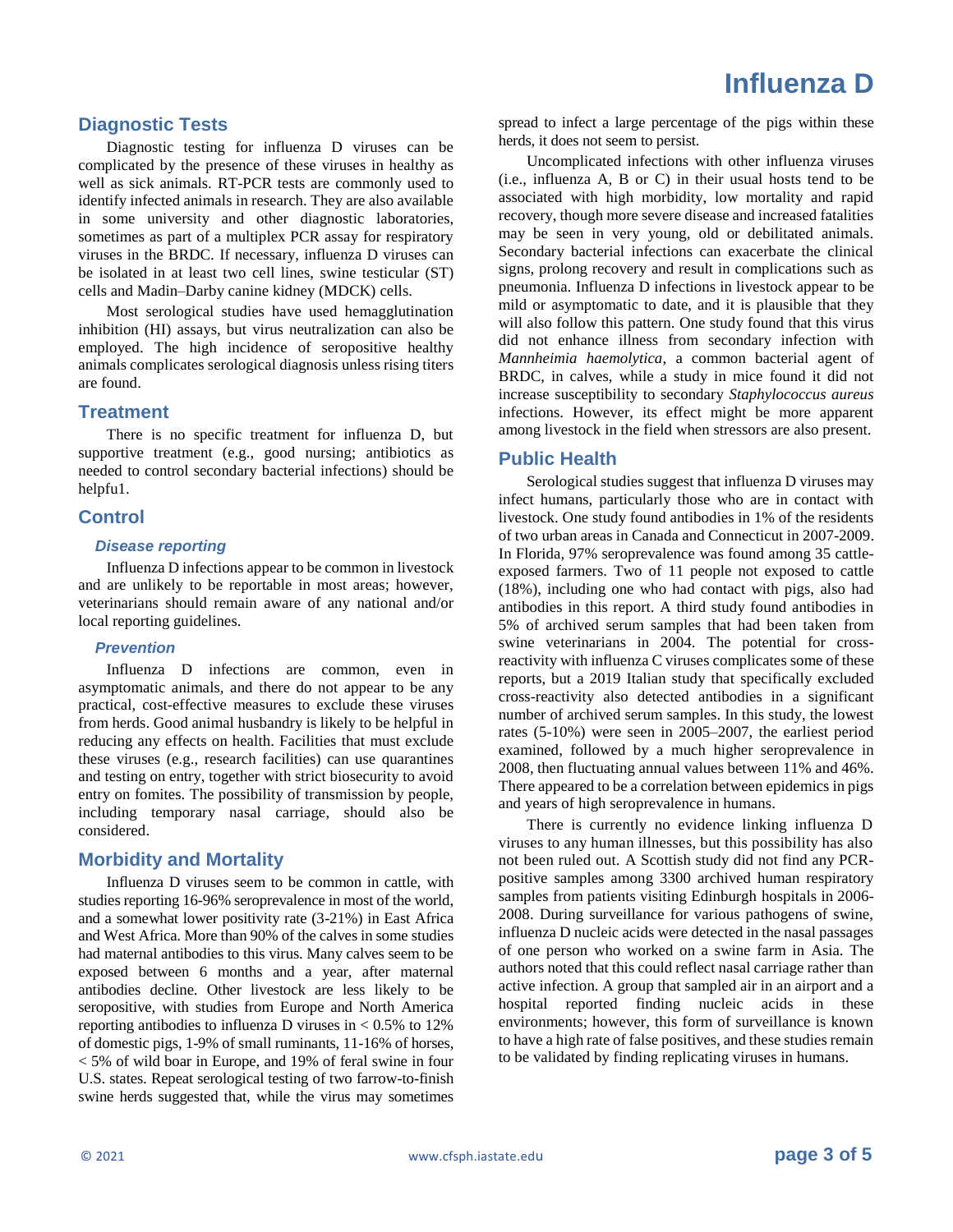# **Influenza D**

## **Acknowledgements**

This factsheet was written by Anna Rovid Spickler, DVM, PhD, Veterinary Specialist from the Center for Food Security and Public Health. The U.S. Department of Agriculture Animal and Plant Health Inspection Service (USDA APHIS) provided funding for this factsheet through a series of cooperative agreements related to the development of resources for initial accreditation training.

The following format can be used to cite this factsheet. Spickler, Anna Rovid. 2021. *Influenza D*. Retrieved from [http://www.cfsph.iastate.edu/DiseaseInfo/factsheets.php.](http://www.cfsph.iastate.edu/DiseaseInfo/factsheets.php) 

#### **References**

- Alvarez IJ, Fort M, Pasucci J, Moreno F, Gimenez H, Näslund K, Hägglund S, Zohari S, Valarcher JF. Seroprevalence of influenza D virus in bulls in Argentina. J Vet Diagn Invest. 2020;32(4):585-8.
- Bailey ES, Fieldhouse JK, Alarja NA, Chen DD, Kovalik ME, Zemke JN, Choi JY, Borkenhagen LK, Toh TH, Lee JSY, Chong KS, Gray GC. First sequence of influenza D virus identified in poultry farm bioaerosols in Sarawak, Malaysia. Trop Dis Travel Med Vaccines. 2020;6:5.
- Bailey ES), Choi JY, Zemke J, Yondon M, Gray GC. Molecular surveillance of respiratory viruses with bioaerosol sampling in an airport. Trop Dis Travel Med Vaccines. 2018;4:11.
- Borkenhagen LK, Mallinson KA, Tsao RW, Ha S-J, Lim W-H, Toh T-H, Anderson BD, Fieldhouse JK, Philo SE, Chong K-S, Lindsley WG, Ramirez A, Lowe JF, Coleman KK, Gray GC. Surveillance for respiratory and diarrheal pathogens at the human-pig interface in Sarawak, Malaysia. PLoS One. 2018;13:e0201295.
- Chiapponi C, Faccini S, De MA, Baioni L, Barbieri I, Rosignoli C, Nigrelli A, Foni E. Detection of influenza D virus among swine and cattle, Italy. Emerg Infect Dis. 2016;22(2):352-4.
- Choi JY, Zemke J, Philo SE, Bailey ES, Yondon M, Gray GC. Aerosol sampling in a hospital emergency room setting: a complementary surveillance method for the detection of respiratory viruses. Front Public Health. 2018;6:174.
- Collin EA, Sheng Z, Lang Y, Ma W, Hause BM, Li F. Cocirculation of two distinct genetic and antigenic lineages of proposed influenza D virus in cattle. J Virol. 2015;89(2): 1036-42.
- Ducatez MF, Pelletier C, Meyer G. Influenza D virus in cattle, France, 2011-2014. Emerg Infect Dis. 2015;21(2):368-71.
- Ferguson L, Luo K, Olivier AK, Cunningham FL, Blackmon S, Hanson-Dorr K, Sun H, Baroch J, Lutman MW, Quade B, Epperson W, Webby R, DeLiberto TJ, Wan XF. Influenza D virus infection in feral swine populations, United States. Emerg Infect Dis. 2018;24(6):1020-8.
- Ferguson L, Olivier AK, Genova S, Epperson WB, Smith DR, Schneider L, Barton K, McCuan K, Webby RJ, Wan XF. Pathogenesis of influenza D virus in cattle. Virol. 2016;90(12):5636-42.
- Gaudino M, Moreno A, Snoeck CJ, Zohari S, Saegerman C, O'Donovan T, Ryan E, Zanni I, Foni E, Sausy A, Hübschen JM, Meyer G, Chiapponi C, Ducatez MF. Emerging influenza D virus infection in European livestock as determined in serology studies: Are we underestimating its spread over the continent? Transbound Emerg Dis. 2021;68(3):1125-35.
- Gorin S, Fablet C, Quéguiner S, Barbier N, Paboeuf F, Hervé S, Rose N, Simon G. Assessment of influenza D virus in domestic pigs and wild boars in France: apparent limited spread within swine populations despite serological evidence of breeding sow exposure. Viruses. 2019;12(1):25.
- Hause BM, Collin EA, Liu R, Huang B, Sheng Z, Lu W, Wang D, Nelson EA, Li F. Characterization of a novel influenza virus in cattle and swine: proposal for a new genus in the Orthomyxoviridae family. MBio. 2014;5(2):e00031-14.
- Hause BM, Ducatez M, Collin EA, Ran Z, Liu R, Sheng Z, Armien A, Kaplan B, Chakravarty S, Hoppe AD, Webby RJ, Simonson RR, Li F. Isolation of a novel swine influenza virus from Oklahoma in 2011 which is distantly related to human influenza C viruses. PLoS Pathog 2013, 9:e1003176.
- Hause BM, Huntimer L, Falkenberg S, Henningson J, Lechtenberg K, Halbur T. An inactivated influenza D virus vaccine partially protects cattle from respiratory disease caused by homologous challenge. Vet Microbiol. 2017;199:47-53.
- Huang C, Yu J, Hause BM, Park JY, Sreenivasan C, Uprety T, Sheng Z, Wang D, Li F. Emergence of new phylogenetic lineage of Influenza D virus with broad antigenicity in California, United States. Emerg Microbes Infect. 2021;10(1):739-42.
- International Committee on Taxonomy of Viruses [ICTV]. Orthomyxoviridae. Virus taxonomy: 2020 release EC 52, online meeting, October 2020 Email ratification March 2021 (MSL #36). Available at:

[https://talk.ictvonline.org/taxonomy/.](https://talk.ictvonline.org/taxonomy/) Accessed 10 Dec 2021.

- Jiang WM, Wang SC, Peng C, Yu JM, Zhuang QY, Hou GY, Liu S, Li JP, Chen JM. Identification of a potential novel type of influenza virus in bovine in China. Virus Genes. 2014;49(3):493-6.
- Kaplan BS, Falkenberg S, Dassanayake R, Neill J, Velayudhan B, Li F, Vincent AL. Virus strain influenced the interspecies transmission of influenza D virus between calves and pigs. Transbound Emerg Dis. 2021;68(6):3396-404.
- Kilbourne ED. Influenza. Boston: Springer; 1987. Taxonomy and comparative virology of the influenza viruses; p. 25-32.
- Liu R, Sheng Z, Huang C, Wang D, Li F. Influenza D virus. Curr Opin Virol. 2020;44:154-61.
- Luo J, Ferguson L, Smith DR, Woolums AR, Epperson WB, Wan XF. Serological evidence for high prevalence of influenza D viruses in cattle, Nebraska, United States, 2003-2004. Virology. 2017501:88-91.
- Murakami S, Odagiri T, Melaku SK, Bazartseren B, Ishida H, Takenaka-Uema A, Muraki Y, Sentsui H, Horimoto T. Influenza D virus infection in dromedary camels, Ethiopia. Emerg Infect Dis. 2019;25(6):1224-26.
- Nedland H, Wollman J, Sreenivasan C, Quast M, Singrey A, Fawcett L, Christopher-Hennings J, Nelson E, Kaushik RS, Wang D, Li F. Serological evidence for the co-circulation of two lineages of influenza D viruses in equine populations of the Midwest United States. Zoonoses Public Health. 2018;65(1):e148-e154.